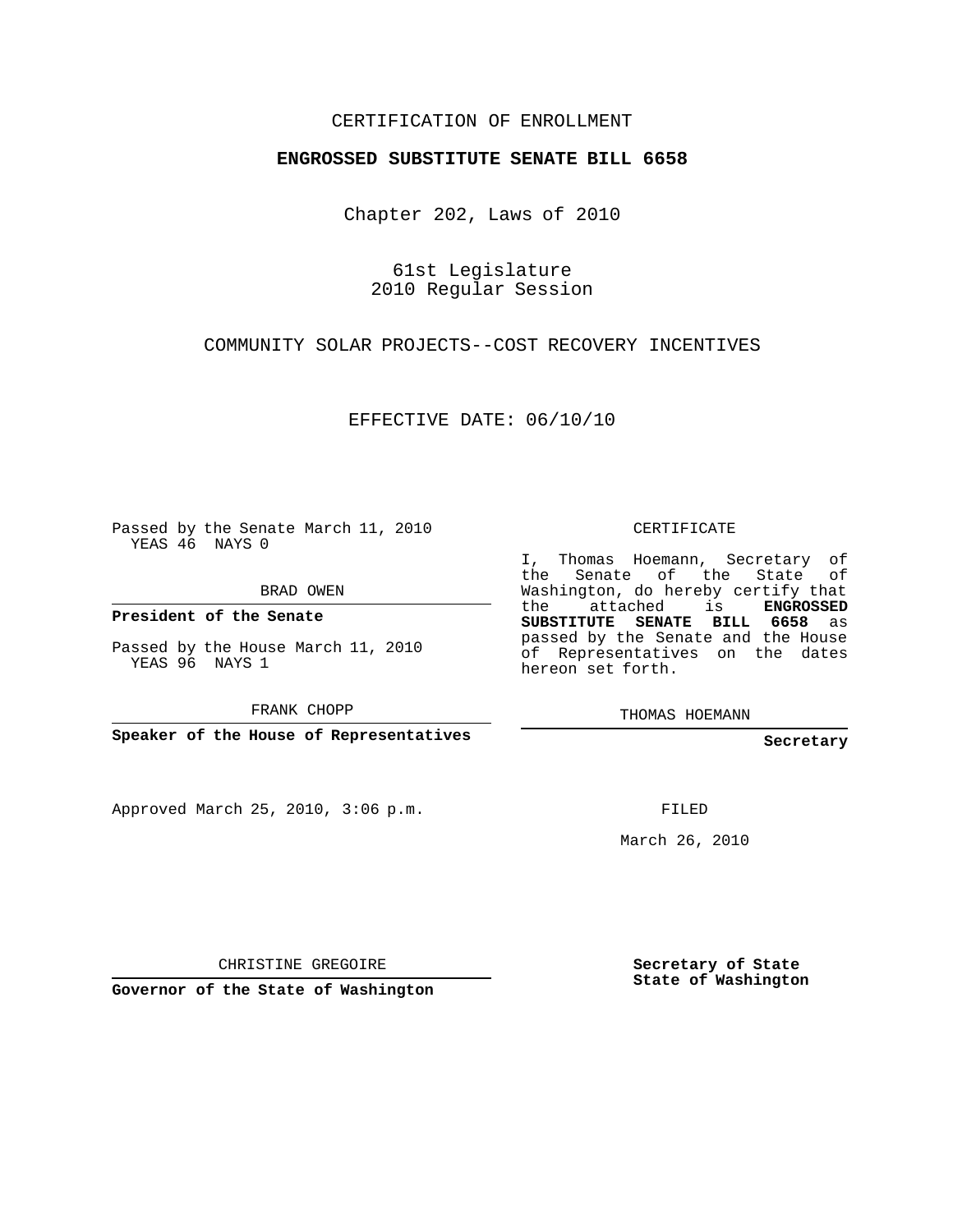## **ENGROSSED SUBSTITUTE SENATE BILL 6658** \_\_\_\_\_\_\_\_\_\_\_\_\_\_\_\_\_\_\_\_\_\_\_\_\_\_\_\_\_\_\_\_\_\_\_\_\_\_\_\_\_\_\_\_\_

\_\_\_\_\_\_\_\_\_\_\_\_\_\_\_\_\_\_\_\_\_\_\_\_\_\_\_\_\_\_\_\_\_\_\_\_\_\_\_\_\_\_\_\_\_

AS AMENDED BY THE HOUSE

Passed Legislature - 2010 Regular Session

**State of Washington 61st Legislature 2010 Regular Session**

**By** Senate Environment, Water & Energy (originally sponsored by Senators Rockefeller, Morton, and Pridemore)

READ FIRST TIME 02/04/10.

 AN ACT Relating to modifying community solar project provisions for investment cost recovery incentives; amending RCW 82.16.110, 82.16.120, 82.16.130, and 82.16.140; and adding a new section to chapter 82.16 4 RCW.

5 BE IT ENACTED BY THE LEGISLATURE OF THE STATE OF WASHINGTON:

 6 **Sec. 1.** RCW 82.16.110 and 2009 c 469 s 504 are each amended to 7 read as follows:

 8 The definitions in this section apply throughout this chapter 9 unless the context clearly requires otherwise.

10 (1) <u>"Administrator" means an owner and assignee of a community</u> 11 solar project as defined in subsection (2)(a)(i) of this section that 12 is responsible for applying for the investment cost recovery incentive 13 on behalf of the other owners and performing such administrative tasks 14 on behalf of the other owners as may be necessary, such as receiving 15 investment cost recovery incentive payments, and allocating and paying 16 appropriate amounts of such payments to the other owners.

17 (2)(a) "Community solar project" means:

18 (i) A solar energy system that is capable of generating up to 19 <u>seventy-five kilowatts of electricity and is</u> owned by local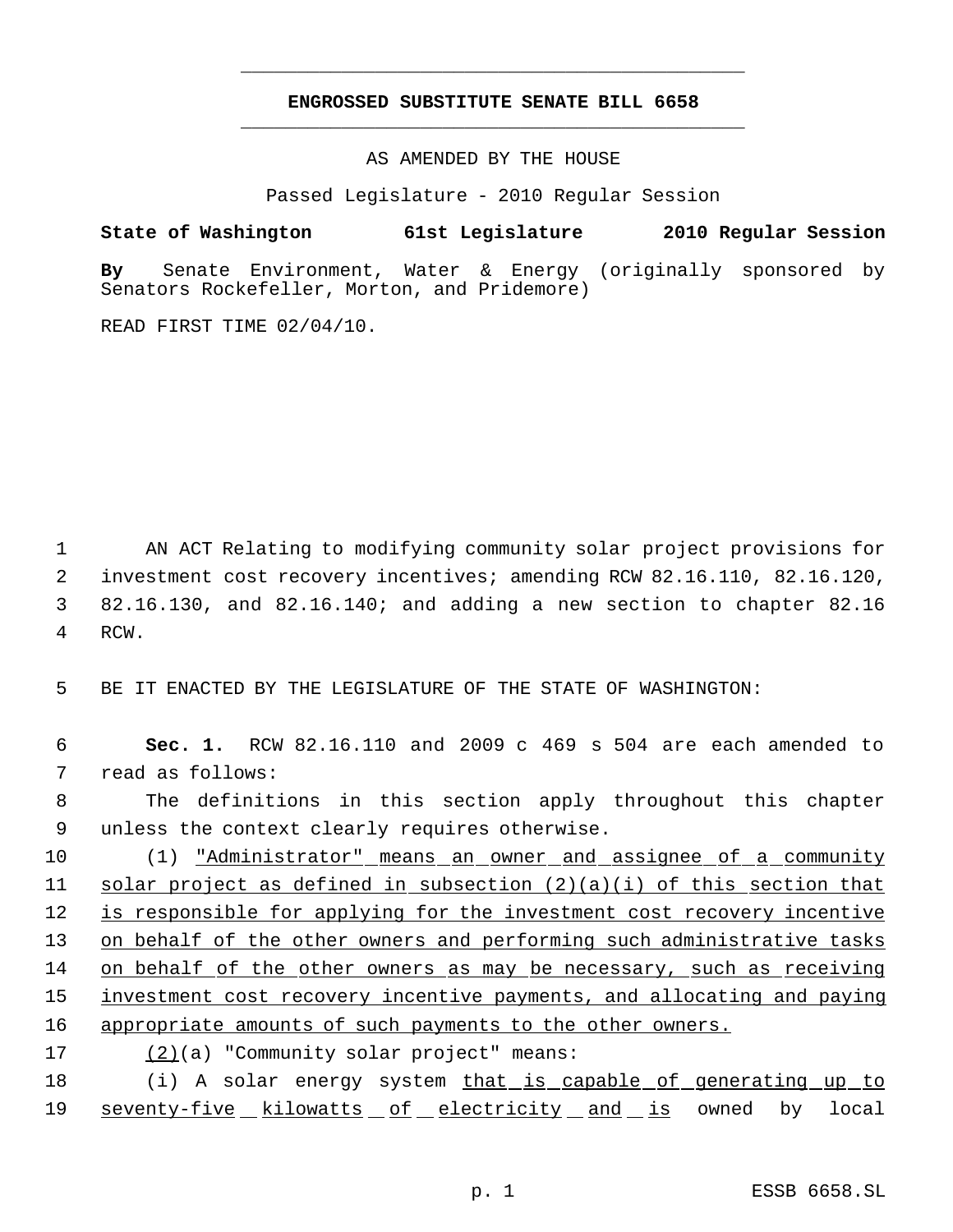individuals, households, nonprofit organizations, or nonutility businesses that is placed on the property owned by a cooperating local governmental entity that is not in the light and power business or in 4 the gas distribution business;  $((\theta \cdot \mathbf{r}))$ 

5 (ii) A utility-owned solar energy system that is capable of generating up to seventy-five kilowatts of electricity and that is voluntarily funded by the utility's ratepayers where, in exchange for their financial support, the utility gives contributors a payment or credit on their utility bill for the value of the electricity produced 10 by the project; or

11 (iii) A solar energy system, placed on the property owned by a 12 cooperating local governmental entity that is not in the light and 13 power business or in the gas distribution business, that is capable of 14 generating up to seventy-five kilowatts of electricity, and that is 15 owned by a company whose members are each eligible for an investment 16 cost recovery incentive for the same customer-generated electricity as 17 provided in RCW 82.16.120.

18 (b) For the purposes of "community solar project" as defined in (a) 19 of this subsection:

20 (i) "Company" means an entity that is:

21 (A)(I) A limited liability company;

22 (II) A cooperative formed under chapter 23.86 RCW; or

23 (III) A mutual corporation or association formed under chapter 24 24.06 RCW; and

25 (B) Not a "utility" as defined in this subsection  $(2)(b)$ ; and

26 (ii) "Nonprofit organization" means an organization exempt from 27 taxation under  $((T~~itle~~))$  26 U.S.C. Sec.  $501(c)(3)$  of the federal 28 internal revenue code of 1986, as amended, as of January 1, 2009; and

29  $((\overrightarrow{\pm}i))$   $(iii)$  "Utility" means a light and power business, an 30 electric cooperative, or a mutual corporation that provides electricity 31 service.

 $((+2))$   $(3)$  "Customer-generated electricity" means a community solar project or the alternating current electricity that is generated 34 from a renewable energy system located in Washington and installed on an individual's, businesses', or local government's real property that is also provided electricity generated by a light and power business. Except for community solar projects, a system located on a leasehold 38 interest does not qualify under this definition. Except for utility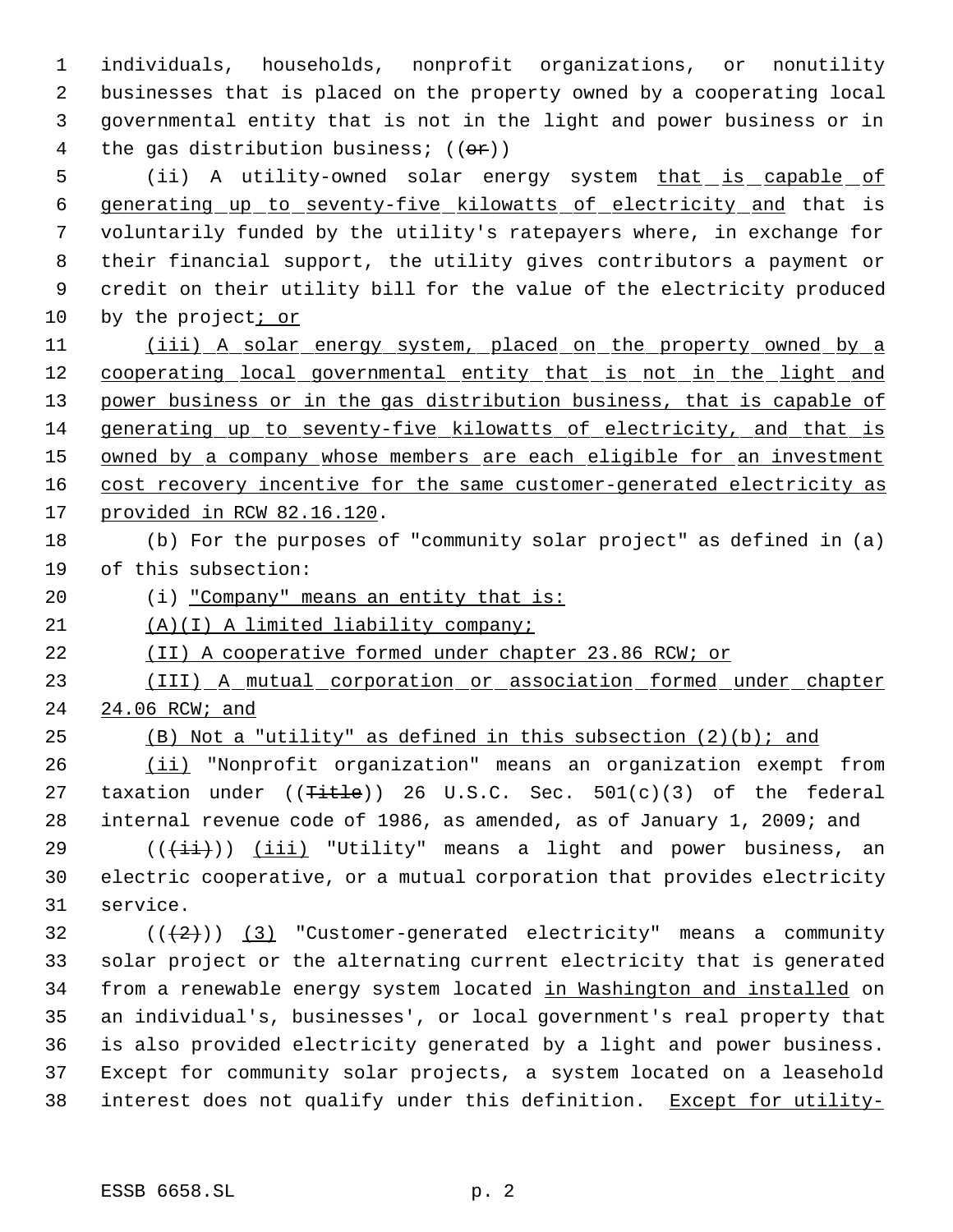1 owned community solar projects, "customer-generated electricity" does not include electricity generated by a light and power business with greater than one thousand megawatt hours of annual sales or a gas distribution business.

5  $((+3))$   $(4)$  "Economic development kilowatt-hour" means the actual kilowatt-hour measurement of customer-generated electricity multiplied by the appropriate economic development factor.

 $((+4))$   $(5)$  "Local governmental entity" means any unit of local government of this state including, but not limited to, counties, cities, towns, municipal corporations, quasi-municipal corporations, special purpose districts, and school districts.

12  $((\langle 5 \rangle)(6)$  "Photovoltaic cell" means a device that converts light directly into electricity without moving parts.

14  $((\langle 6 \rangle) )$  (7) "Renewable energy system" means a solar energy system, an anaerobic digester as defined in RCW 82.08.900, or a wind generator used for producing electricity.

17  $((+7))$   $(8)$  "Solar energy system" means any device or combination of devices or elements that rely upon direct sunlight as an energy source for use in the generation of electricity.

20  $((+8))$   $(9)$  "Solar inverter" means the device used to convert direct current to alternating current in a photovoltaic cell system.

22  $((+9))$  (10) "Solar module" means the smallest nondivisible self- contained physical structure housing interconnected photovoltaic cells and providing a single direct current electrical output.

 **Sec. 2.** RCW 82.16.120 and 2009 c 469 s 505 are each amended to read as follows:

 (1)(a) Any individual, business, local governmental entity, not in the light and power business or in the gas distribution business, or a participant in a community solar project may apply to the light and power business serving the situs of the system, each fiscal year beginning on July 1, 2005, for an investment cost recovery incentive for each kilowatt-hour from a customer-generated electricity renewable energy system.

 ((No incentive may be paid for kilowatt-hours generated before July 1, 2005, or after June 30, 2020.))

(b) In the case of a community solar project as defined in RCW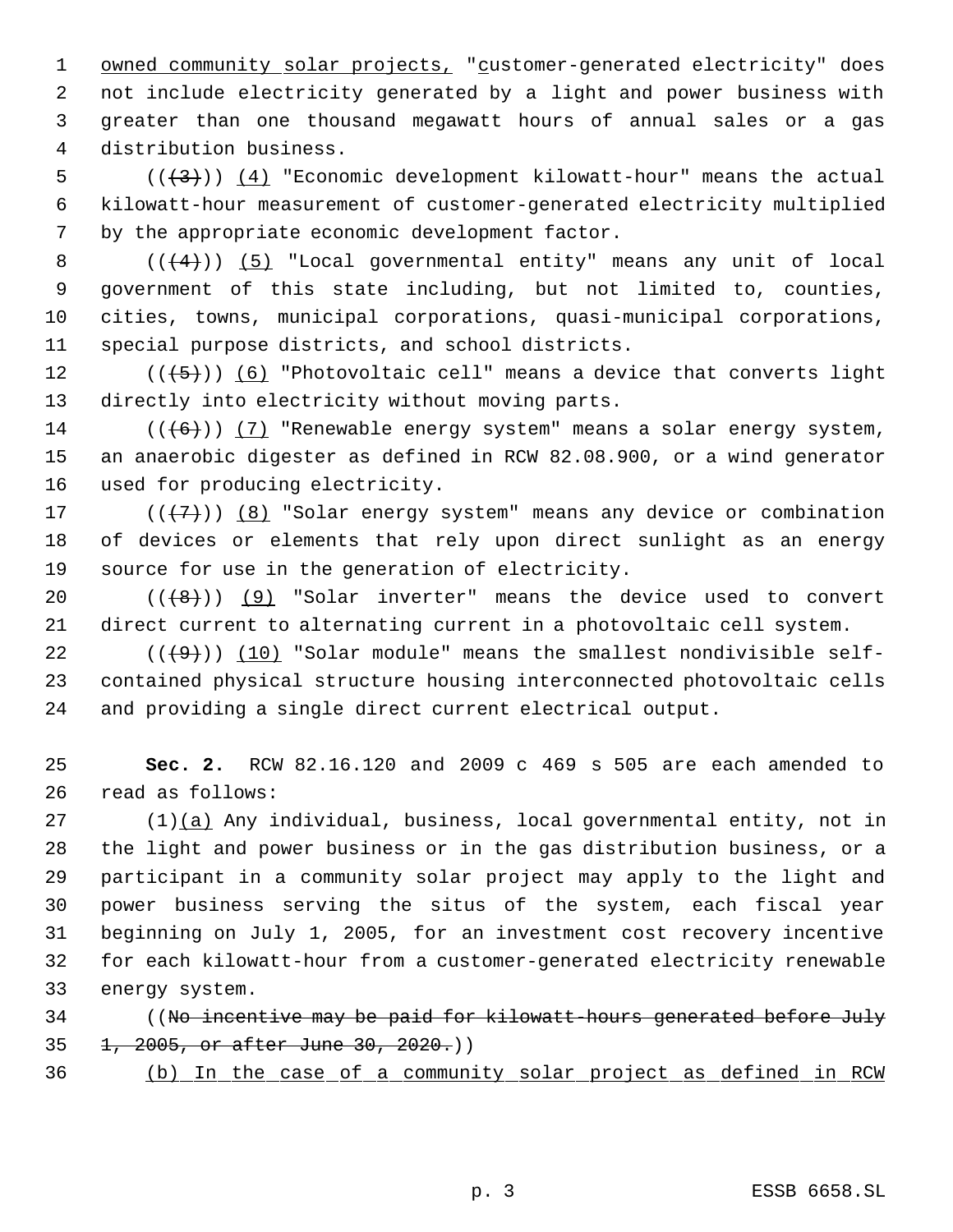1 82.16.110(2)(a)(i), the administrator must apply for the investment 2 cost recovery incentive on behalf of each of the other owners.

 (c) In the case of a community solar project as defined in RCW 4 82.16.110(2)(a)(iii), the company owning the community solar project must apply for the investment cost recovery incentive on behalf of each member of the company.

 (2)(a) Before submitting for the first time the application for the incentive allowed under subsection (4) of this section, the applicant must submit to the department of revenue and to the climate and rural energy development center at the Washington State University, established under RCW 28B.30.642, a certification in a form and manner prescribed by the department that includes, but is not limited to, the following information:

 (i) The name and address of the applicant and location of the 15 renewable energy system.

16 (A) If the applicant is an administrator of a community solar 17 project as defined in RCW 82.16.110(2)(a)(i), the certification must 18 also include the name and address of each of the owners of the community solar project.

20 (B) If the applicant is a company that owns a community solar project as defined in RCW 82.16.110(2)(a)(iii), the certification must 22 also include the name and address of each member of the company;

(ii) The applicant's tax registration number;

 (iii) That the electricity produced by the applicant meets the definition of "customer-generated electricity" and that the renewable energy system produces electricity with:

 (A) Any solar inverters and solar modules manufactured in Washington state;

 (B) A wind generator powered by blades manufactured in Washington state;

(C) A solar inverter manufactured in Washington state;

(D) A solar module manufactured in Washington state; or

 (E) Solar or wind equipment manufactured outside of Washington state;

 (iv) That the electricity can be transformed or transmitted for entry into or operation in parallel with electricity transmission and 37 distribution systems; and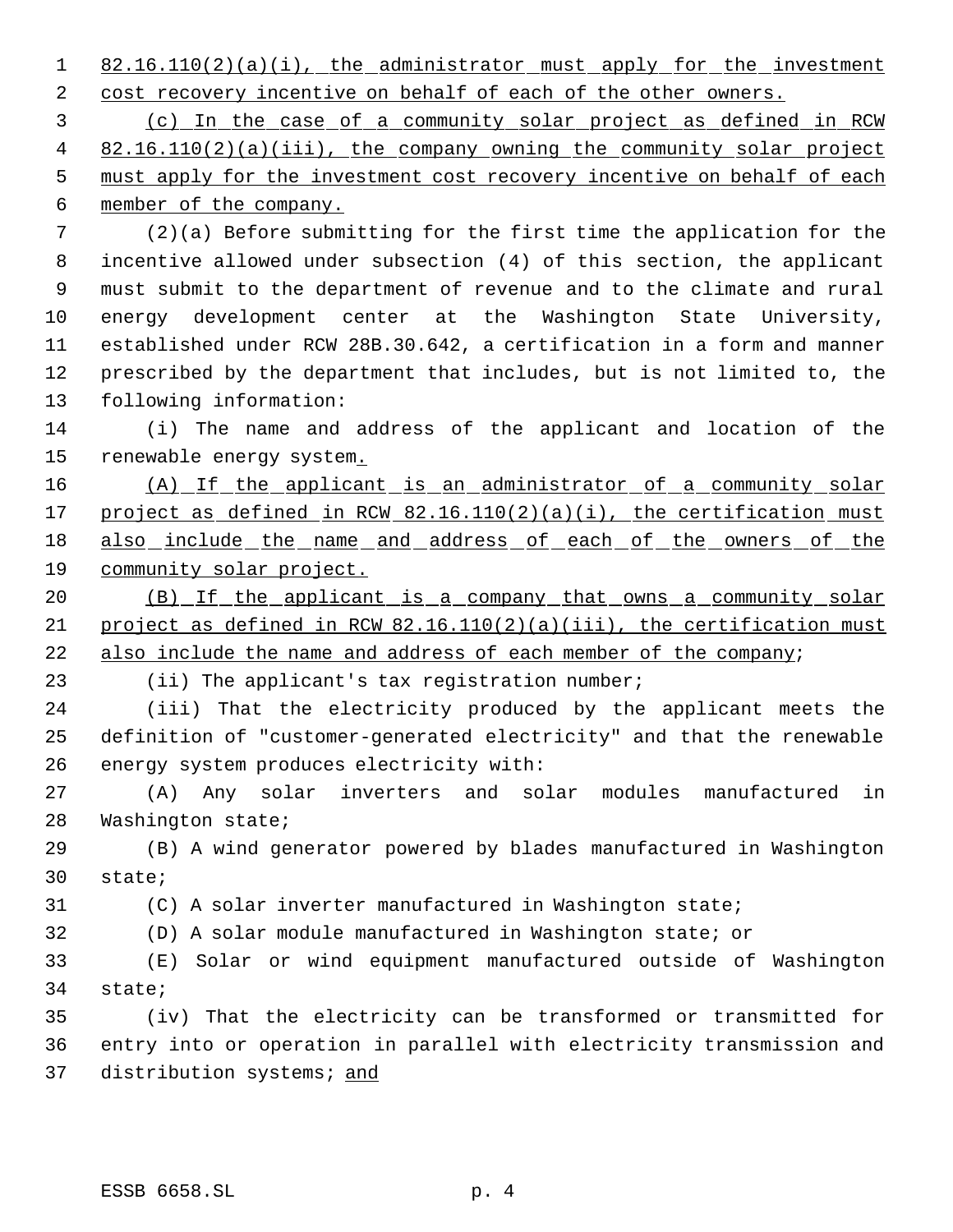(v) The date that the renewable energy system received its final electrical permit from the applicable local jurisdiction.

 (b) Within thirty days of receipt of the certification the department of revenue must notify the applicant by mail, or electronically as provided in RCW 82.32.135, whether the renewable energy system qualifies for an incentive under this section. The department may consult with the climate and rural energy development center to determine eligibility for the incentive. System certifications and the information contained therein are subject to disclosure under RCW 82.32.330(3)(m).

 (3)(a) By August 1st of each year application for the incentive 12 ((shall)) must be made to the light and power business serving the situs of the system by certification in a form and manner prescribed by the department that includes, but is not limited to, the following information:

 (i) The name and address of the applicant and location of the 17 renewable energy system.

18 (A) If the applicant is an administrator of a community solar project as defined in RCW 82.16.110(2)(a)(i), the application must also 20 include the name and address of each of the owners of the community solar project.

 (B) If the applicant is a company that owns a community solar 23 project as defined in RCW 82.16.110(2)(a)(iii), the application must 24 also include the name and address of each member of the company;

(ii) The applicant's tax registration number;

 (iii) The date of the notification from the department of revenue stating that the renewable energy system is eligible for the incentives 28 under this section; and

 (iv) A statement of the amount of kilowatt-hours generated by the renewable energy system in the prior fiscal year.

 (b) Within sixty days of receipt of the incentive certification the 32 light and power business serving the situs of the system ((shall)) must notify the applicant in writing whether the incentive payment will be authorized or denied. The business may consult with the climate and rural energy development center to determine eligibility for the incentive payment. Incentive certifications and the information contained therein are subject to disclosure under RCW 82.32.330(3)(m).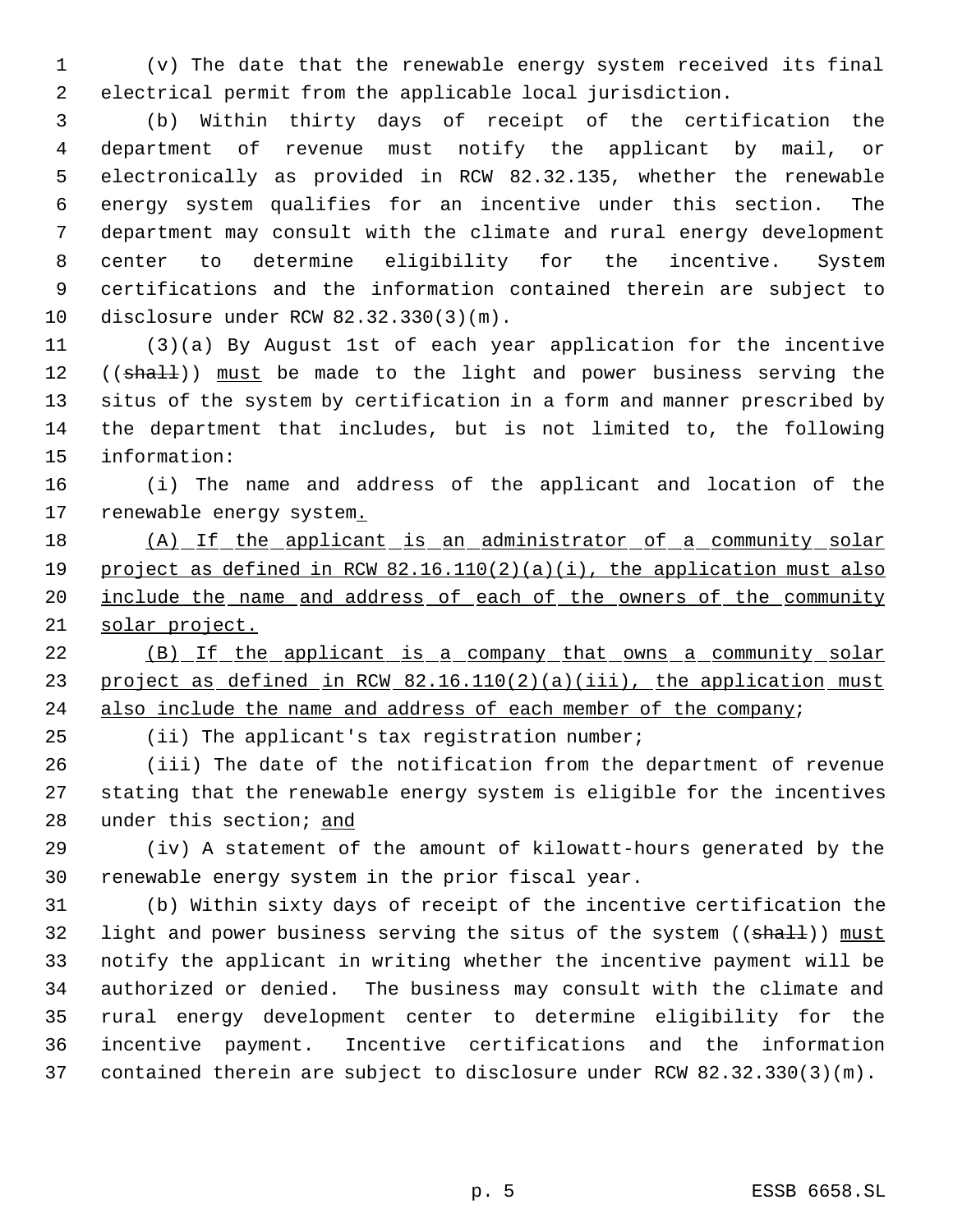(c)(i) Persons, administrators of community solar projects, and 2 companies receiving incentive payments ((shall)) must keep and preserve, for a period of five years, suitable records as may be necessary to determine the amount of incentive applied for and 5 received. Such records (( $\frac{1}{n+1}$ )) must be open for examination at any time upon notice by the light and power business that made the payment or by the department. If upon examination of any records or from other information obtained by the business or department it appears that an incentive has been paid in an amount that exceeds the correct amount of incentive payable, the business may assess against the person for the amount found to have been paid in excess of the correct amount of 12 incentive payable and ((shall)) must add thereto interest on the 13 amount. Interest  $((\text{shall} - \text{be}))$  is assessed in the manner that the department assesses interest upon delinquent tax under RCW 82.32.050.

 (ii) If it appears that the amount of incentive paid is less than the correct amount of incentive payable the business may authorize additional payment.

 (4) Except for community solar projects, the investment cost recovery incentive may be paid fifteen cents per economic development kilowatt-hour unless requests exceed the amount authorized for credit to the participating light and power business. For community solar projects, the investment cost recovery incentive may be paid thirty cents per economic development kilowatt-hour unless requests exceed the amount authorized for credit to the participating light and power business. For the purposes of this section, the rate paid for the investment cost recovery incentive may be multiplied by the following factors:

 (a) For customer-generated electricity produced using solar modules manufactured in Washington state, two and four-tenths;

 (b) For customer-generated electricity produced using a solar or a wind generator equipped with an inverter manufactured in Washington state, one and two-tenths;

 (c) For customer-generated electricity produced using an anaerobic digester, or by other solar equipment or using a wind generator equipped with blades manufactured in Washington state, one; and

 (d) For all other customer-generated electricity produced by wind, eight-tenths.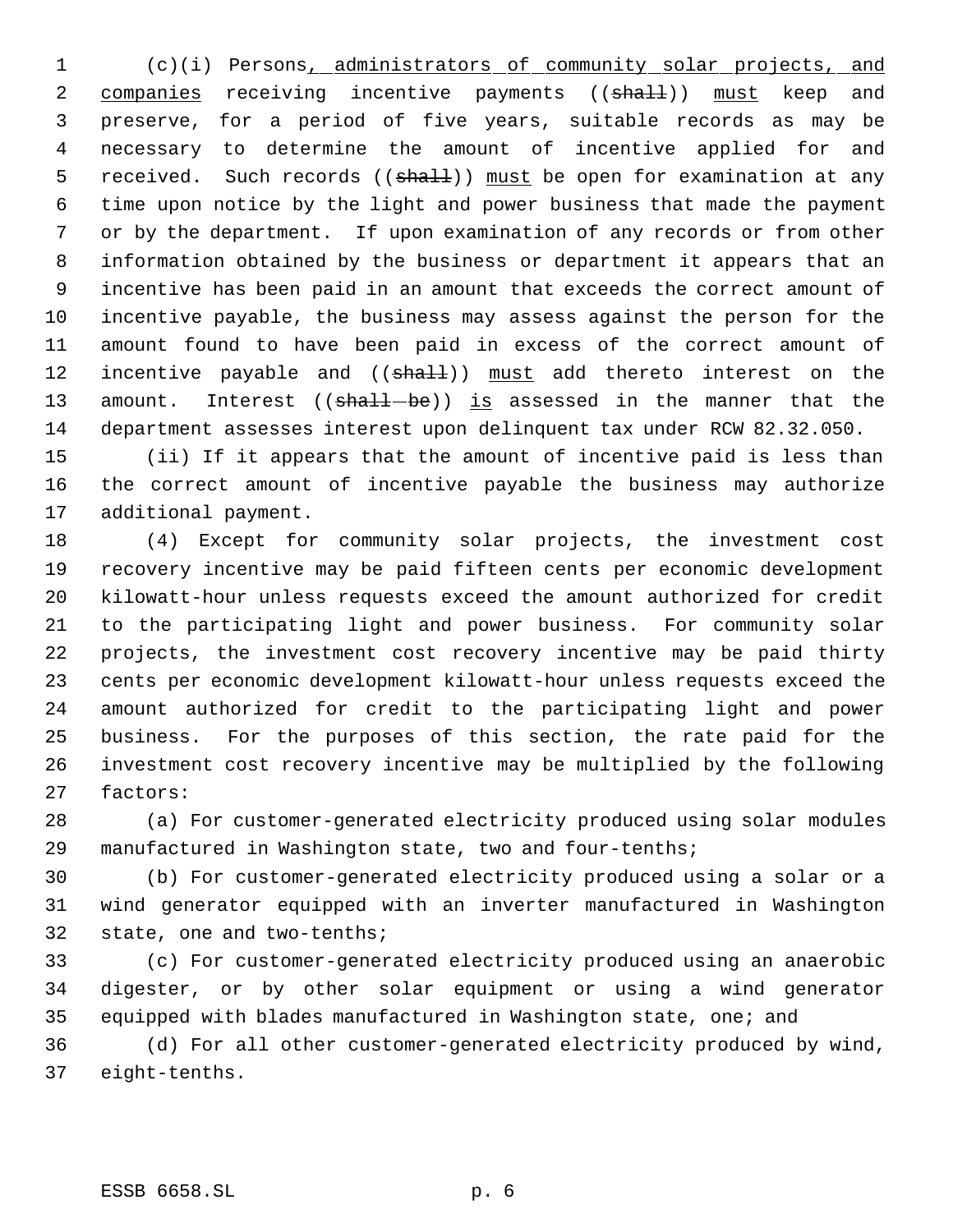(5)(a) No individual, household, business, or local governmental entity is eligible for incentives provided under subsection (4) of this section for more than five thousand dollars per year.

 (b) Except as provided in (c) through (e) of this subsection (5), each applicant in a community solar project is eligible for up to five thousand dollars per year.

 (c) Where the applicant is an administrator of a community solar project as defined in RCW 82.16.110(2)(a)(i), each owner is eligible 9 for an incentive but only in proportion to the ownership share of the project, up to five thousand dollars per year.

 (d) Where the applicant is a company owning a community solar 12 project that has applied for an investment cost recovery incentive on 13 behalf of its members, each member of the company is eligible for an incentive that would otherwise belong to the company but only in 15 proportion to each ownership share of the company, up to five thousand 16 dollars per year. The company itself is not eligible for incentives under this section.

 (e) In the case of a utility-owned community solar project, each 19 ratepayer that contributes to the project is eligible for an incentive 20 in proportion to the contribution, up to five thousand dollars per year.

 (6) If requests for the investment cost recovery incentive exceed the amount of funds available for credit to the participating light and 24 power business, the incentive payments ((shall)) must be reduced proportionately.

 (7) The climate and rural energy development center at Washington State University energy program may establish guidelines and standards for technologies that are identified as Washington manufactured and therefore most beneficial to the state's environment.

 (8) The environmental attributes of the renewable energy system belong to the applicant, and do not transfer to the state or the light and power business upon receipt of the investment cost recovery incentive.

 (9) No incentive may be paid under this section for kilowatt-hours generated before July 1, 2005, or after June 30, 2020.

 **Sec. 3.** RCW 82.16.130 and 2009 c 469 s 506 are each amended to read as follows: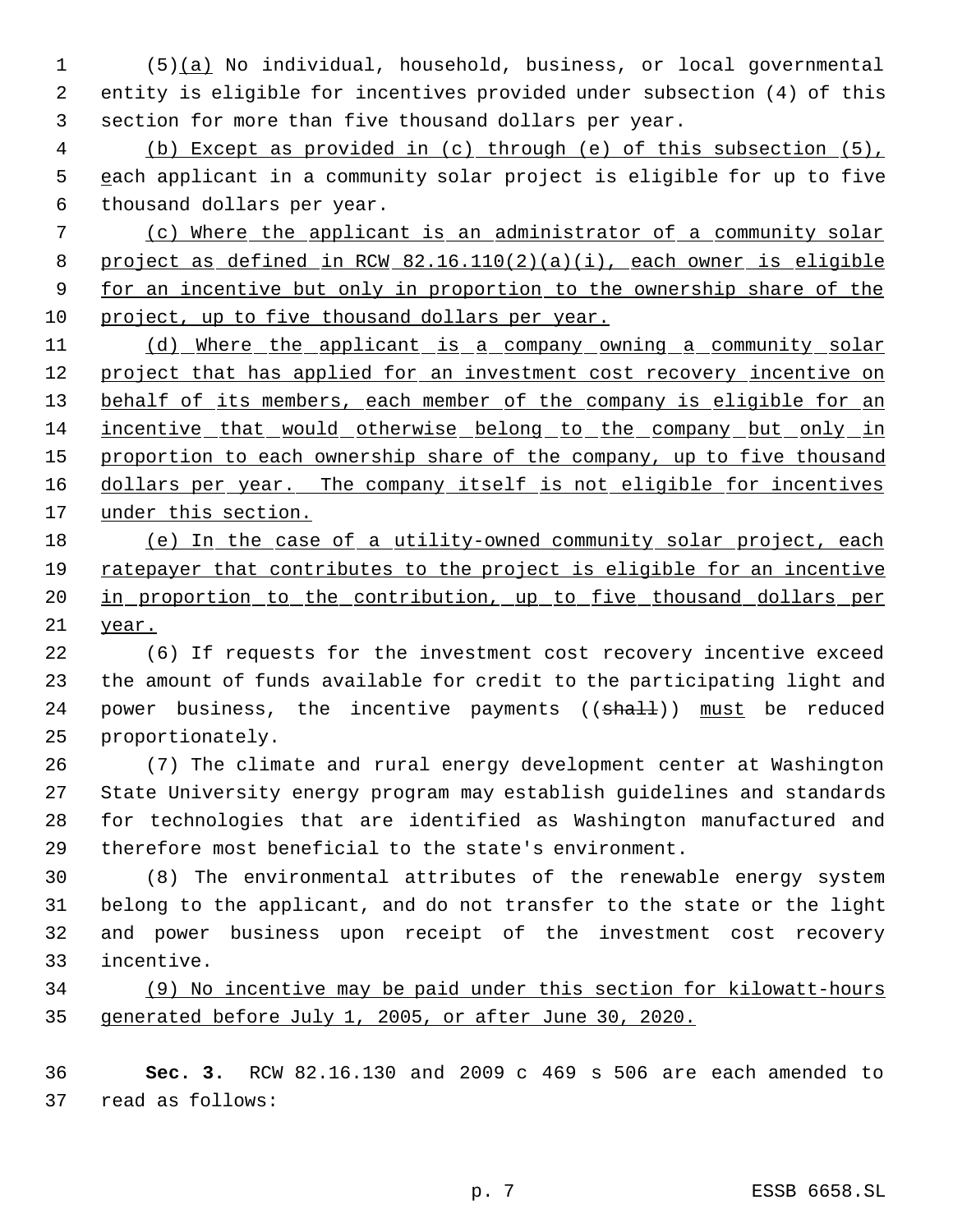(1) A light and power business shall be allowed a credit against taxes due under this chapter in an amount equal to investment cost recovery incentive payments made in any fiscal year under RCW 82.16.120. The credit shall be taken in a form and manner as required by the department. The credit under this section for the fiscal year 6 may not exceed ((one)) one-half percent of the businesses' taxable power sales due under RCW 82.16.020(1)(b) or one hundred thousand dollars, whichever is greater. Incentive payments to participants in a utility-owned community solar project as defined in RCW 10 82.16.110( $(\frac{1}{(1)})$ )  $(2)(a)(ii)$  may only account for up to twenty-five 11 percent of the total allowable credit. Incentive payments to 12 participants in a company-owned community solar project as defined in 13 RCW 82.16.110(2)(a)(iii) may only account for up to five percent of the total allowable credit. The credit may not exceed the tax that would otherwise be due under this chapter. Refunds shall not be granted in the place of credits. Expenditures not used to earn a credit in one fiscal year may not be used to earn a credit in subsequent years.

 (2) For any business that has claimed credit for amounts that exceed the correct amount of the incentive payable under RCW 82.16.120, the amount of tax against which credit was claimed for the excess payments shall be immediately due and payable. The department shall assess interest but not penalties on the taxes against which the credit was claimed. Interest shall be assessed at the rate provided for delinquent excise taxes under chapter 82.32 RCW, retroactively to the date the credit was claimed, and shall accrue until the taxes against which the credit was claimed are repaid.

 (3) The right to earn tax credits under this section expires June 30, 2020. Credits may not be claimed after June 30, 2021.

 **Sec. 4.** RCW 82.16.140 and 2005 c 300 s 5 are each amended to read as follows:

31 (1) Using existing sources of information, the department ((shall)) must report to the house appropriations committee, the house committee dealing with energy issues, the senate committee on ways and means, and 34 the senate committee dealing with energy issues by December 1, ((2009)) 35 2014. The report ((shall)) must measure the impacts of ((chapter 300, 36 Laws - of - 2005)) RCW 82.16.110 through 82.16.130, including the total number of solar energy system manufacturing companies in the state, any